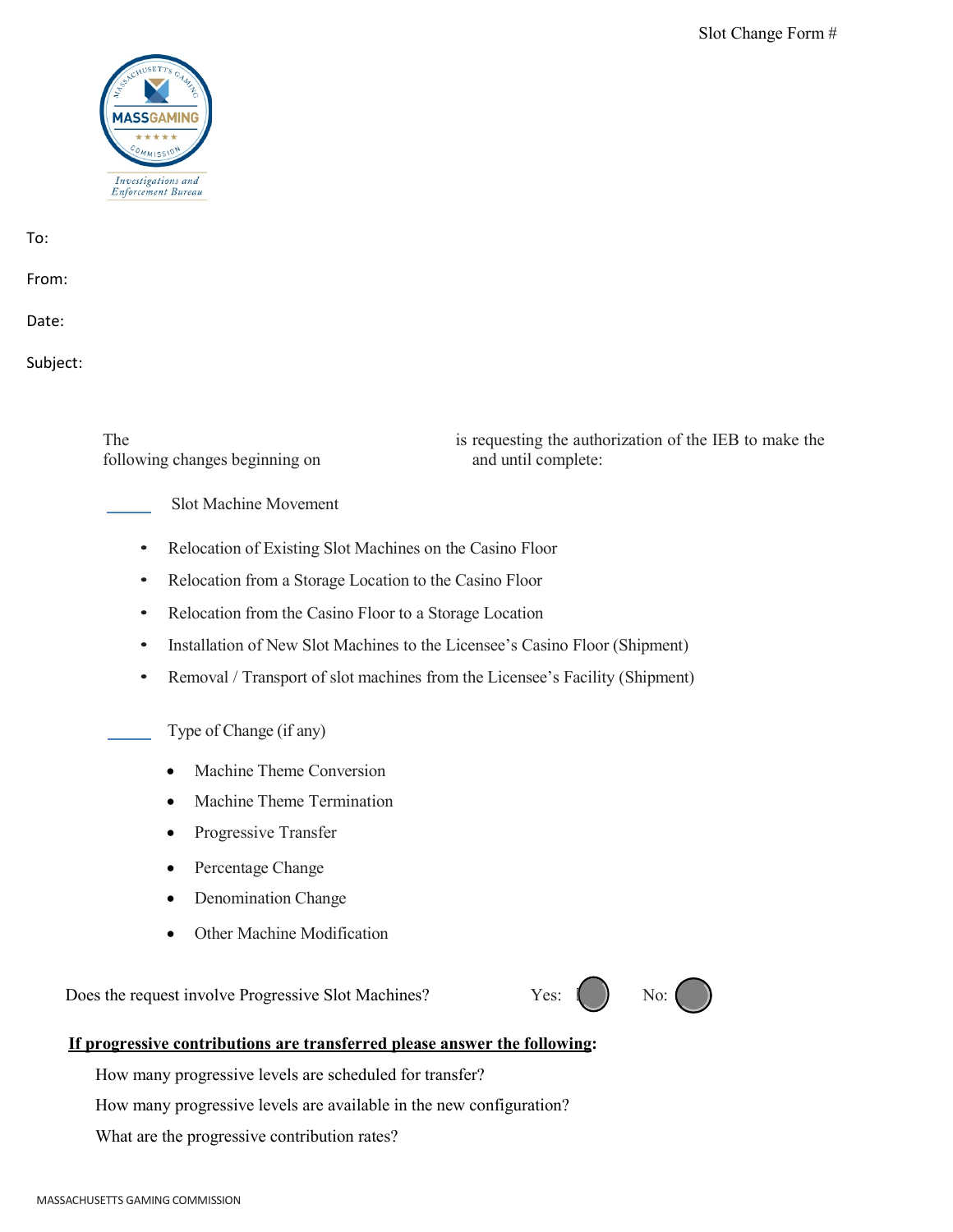

Number of Gaming positions

Before: <u>New After:</u>

Description of Modification (Detailed):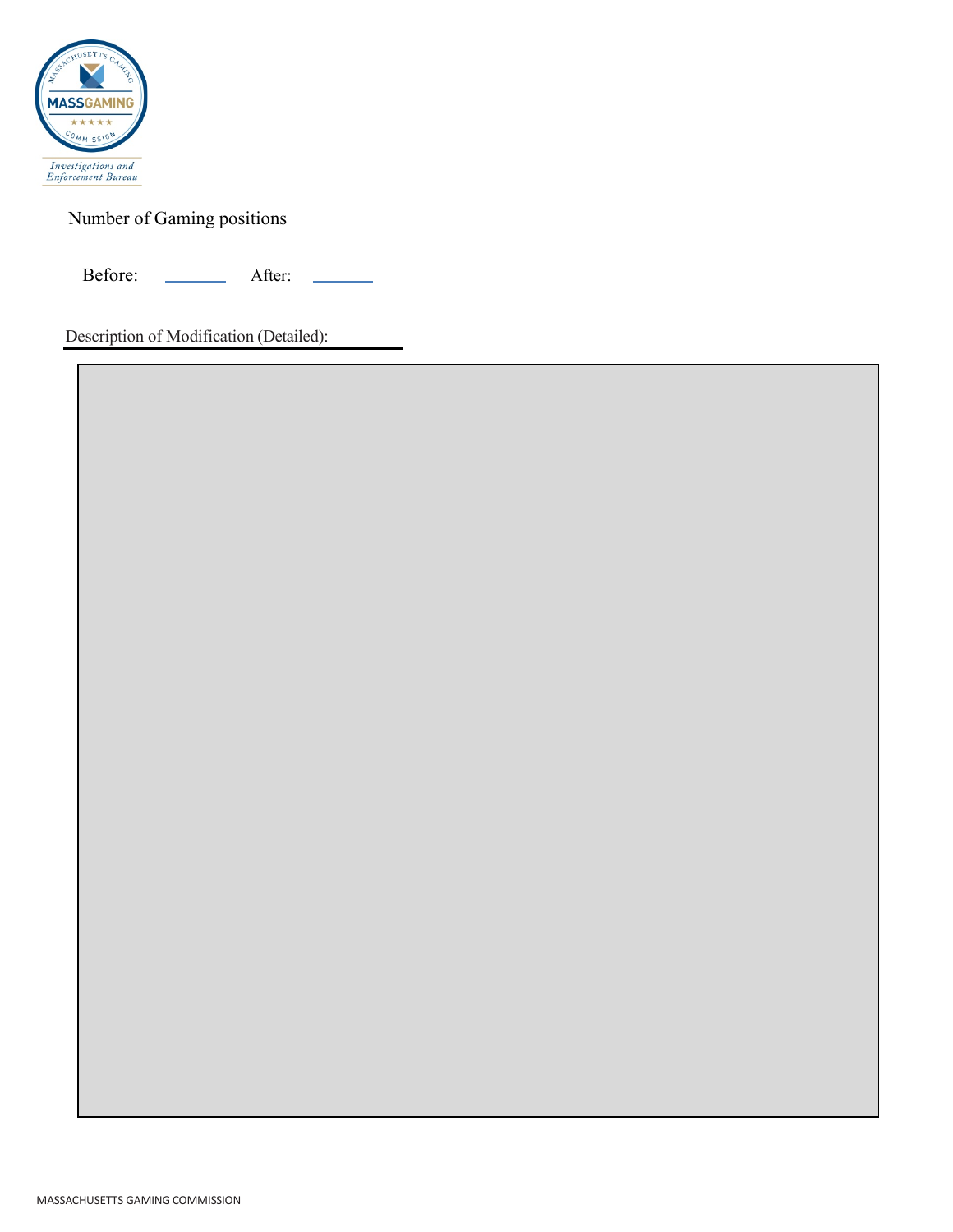

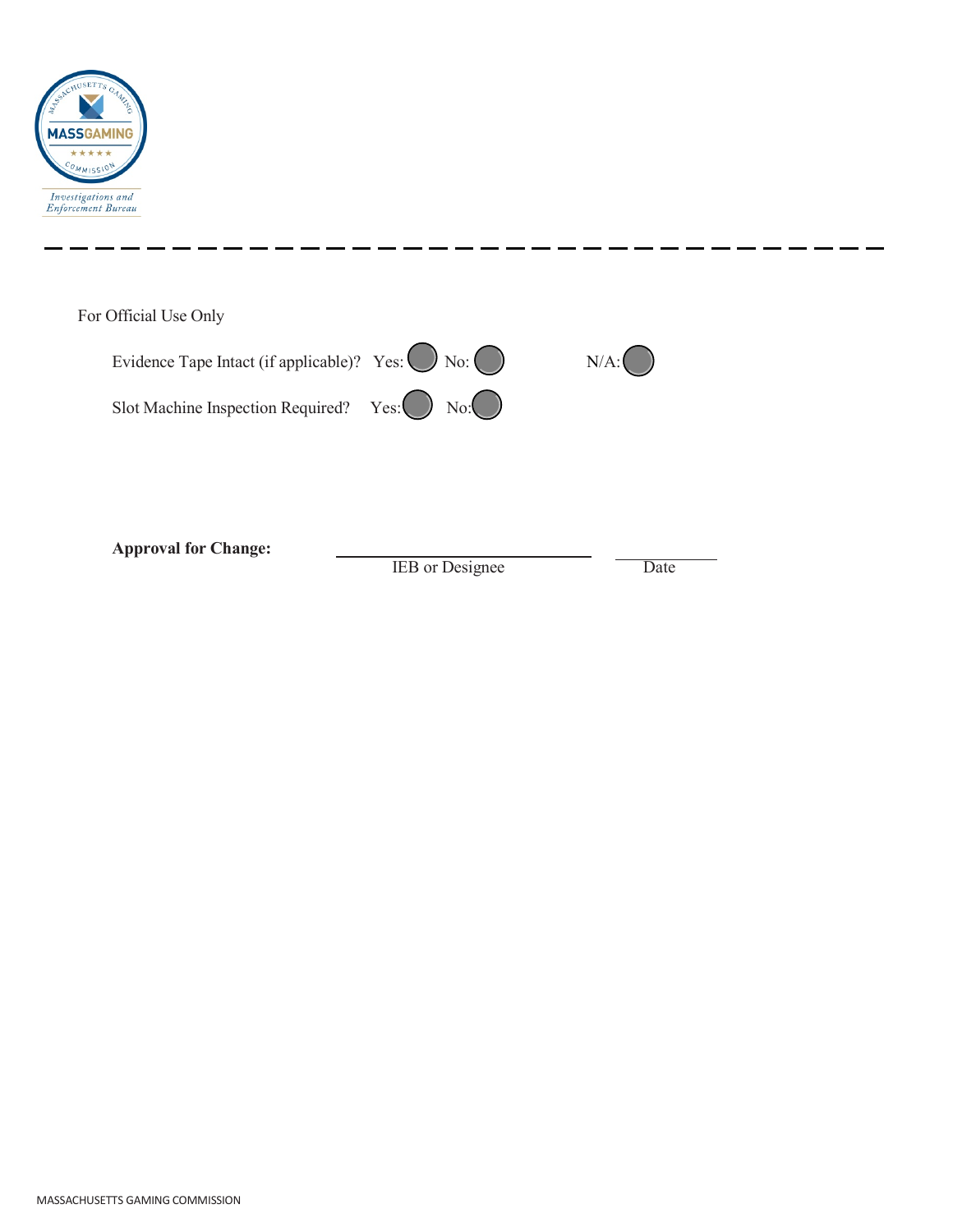

*Section to be handled and filled out by Licensee*

## **Certification of Licensee** Progressive Amounts Recorded? Yes:  $\bigcup$  No:  $\bigcap$  N/A:  $\bigcap$ Slot Technician or designee Title Date Were there any overflow pools?  $Yes: \bigcup No: \bigcup N/A$ : Slot Technician or designee Title Date Was the NOC called prior to disabling? Yes:  $\bigcirc$  No: Slot Technician or designee Title Date Cash Boxes Removed/Replaced? Cage or Slots designee Title Date Cash Boxes Transported to/from Count room? Cage or Security designee Title Date Any locks Installed/Removed?  $Yes.$  No:  $[N/A:$ Locksmith or Security designee Title Date *Signature for partial approval*: Slot Shift Manager or Designee (key lic. required) Date **Certification of Completion and Slot Machine Readiness:** Slot Shift Manager or Designee (key lic. required) Date

\**In signing off on this certification the licensee is stating that any and all settings, signatures, liabilities, transfers, approvals, and paper work has been completed at the time of this request. Sign off individual must hold a key license at a minimum.*